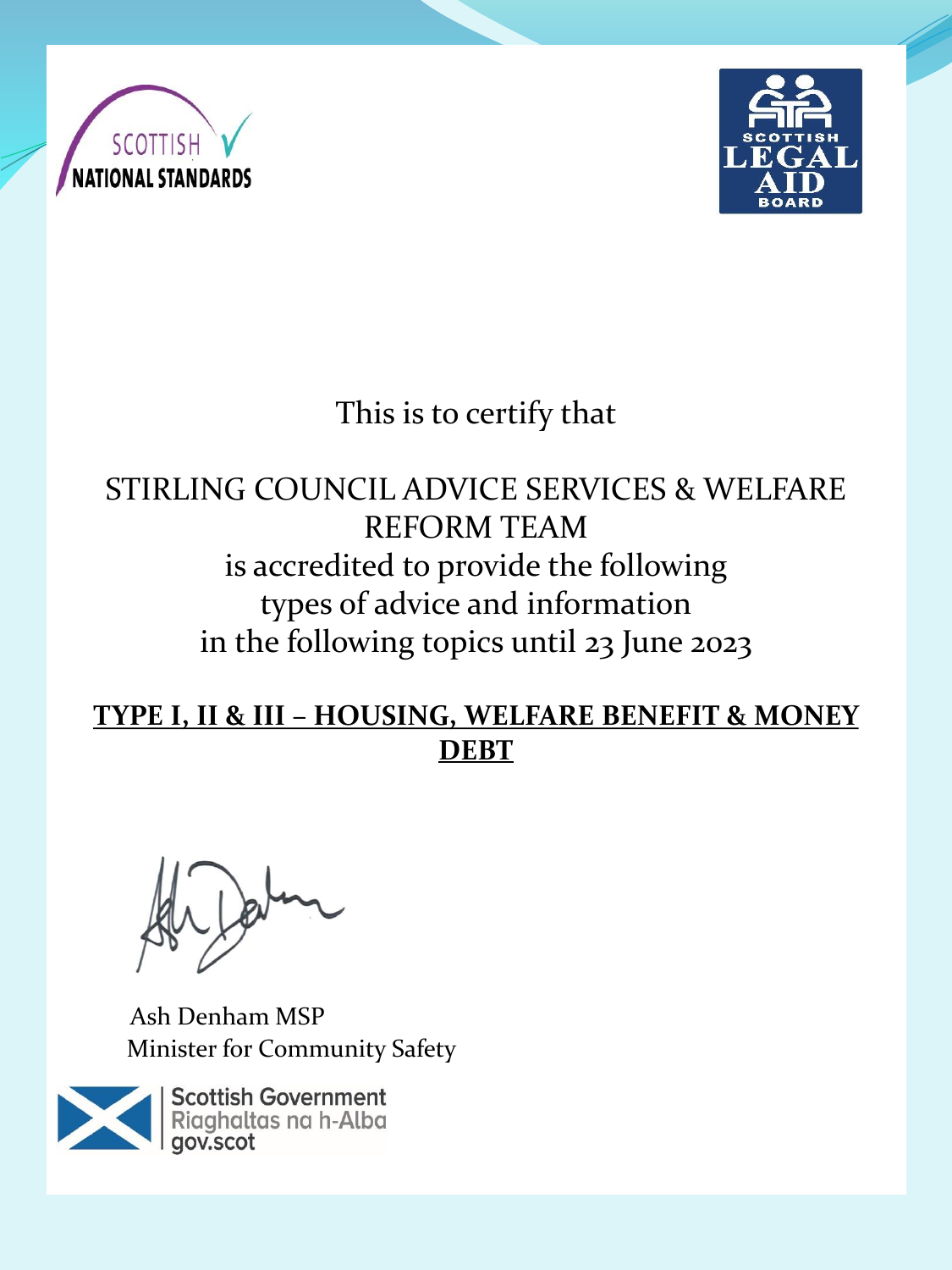#### **COMPETENCY ACHIEVED**

## **2 Housing Specific Competences**

- 2.1 Rent Arrears Type I
- 2.2 Mortgages & Secured Loans Type I
- 2.3 Universal Credit for housing costs and Housing Benefit Adviser competences – Type I
- 2.4 Disrepair in Rented Housing Type I
- 2.5 Housing Options Type I
- 2.6 Discrimination in Housing Type I
- 2.7 Eviction Type I
- 2.8 Anti-Social Behaviour Type I
- 2.9 Harassment and Illegal Eviction– Type I
- 2.10 Homelessness Type I
- 2.11 Relationship Breakdown Type I
- 2.12 Rent: Private Sector Type I
- 2.13 Security of Tenure Type I
- 2.14 Statutory Tenancy Rights Type I
- 2.15 Repair and Improvement Grants Type I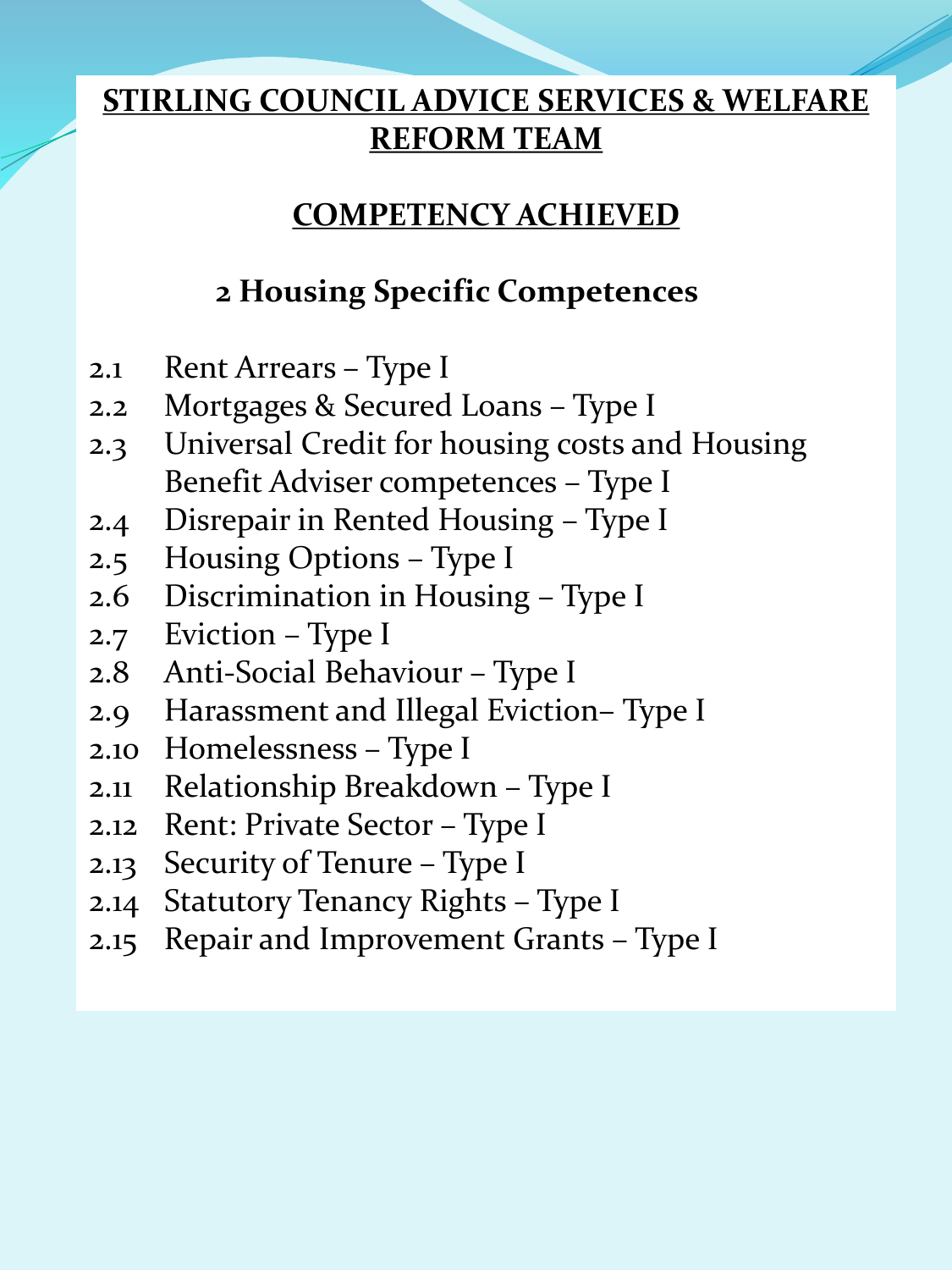## **3 Money and Welfare Benefits Related to Advice Competences – Foundation Knowledge**

- 3.1 Administrative Structure of the Benefits and Tax Credits Systems – Type III
- 3.2 National Insurance Scheme Type III
- 3.3 Claims & Backdating Type III
- 3.4 Decision-Making, Disputes and Appeals Type III
- 3.5 Benefit & Tax Credit Overpayments Type III
- 3.6 Assessment, Initial Decision-Making & Holding Activity in Debt Cases – Type III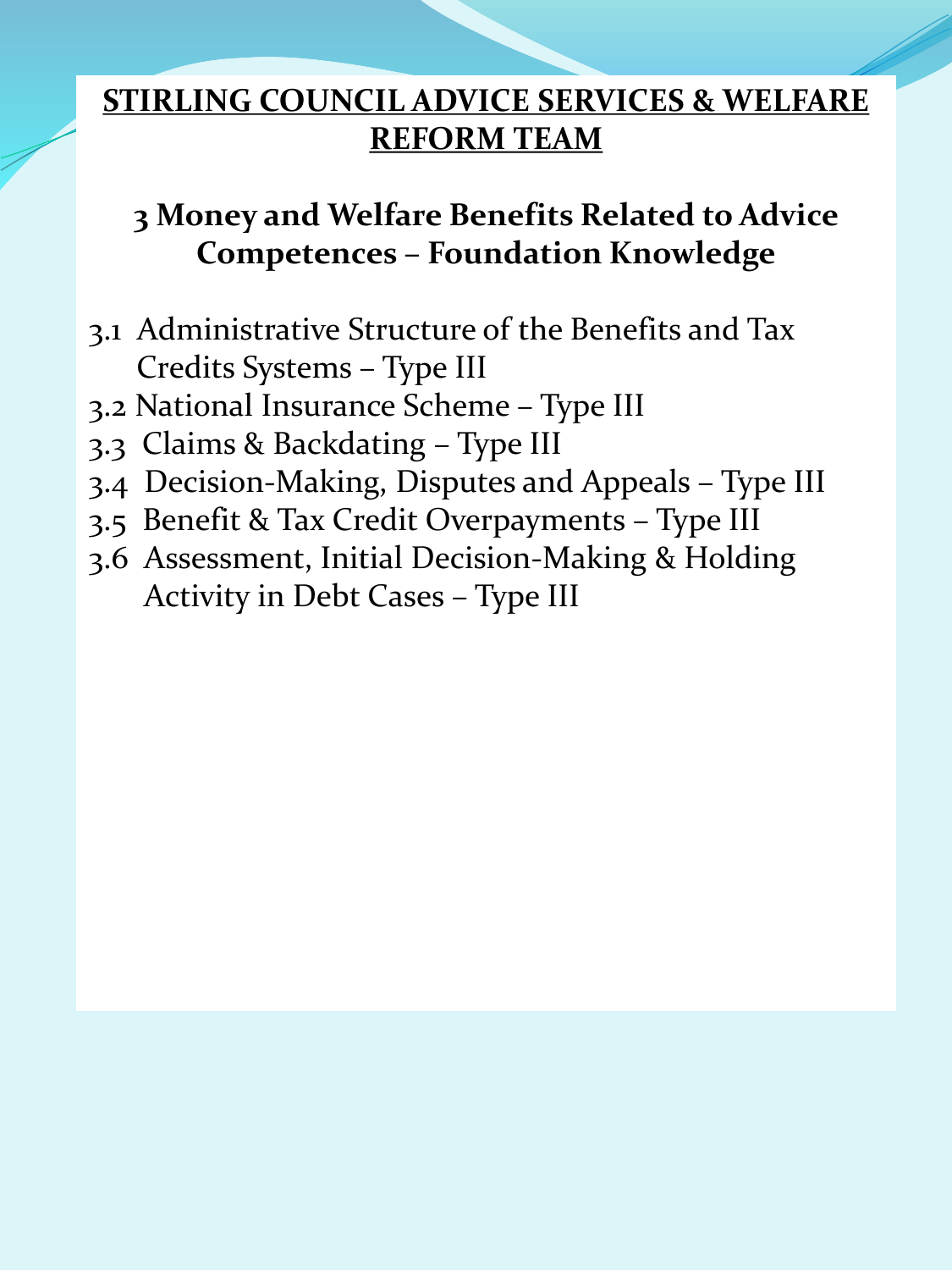## **4 Money and Welfare Benefits Related Advice Competences – Specialist Areas**

- 4.1 Means-Tested Benefits Type III
- 4.2 Universal Credit Type III
- 4.3 Tax Credits Type III
- 4.4 The Social Fund & the Scottish Welfare Fund. Type III
- 4.5 The Impact of Work on Benefits Type III
- 4.6 Child Element of Universal Credit, Child Benefit, Kinship Care Allowance & Guardian's Allowance – Type III
- 4.7 State Retirement Pension Type III
- 4.8 Personal Independence Payment, Disability Living Allowance & Attendance Allowance – Type III
- 4.9 Benefits for People who have Limited Capability for Work – Type III
- 4.10 Benefits for Industrial Injury and Disease Type III
- 4.11 Benefits for Veterans Type III
- 4.12 Carers Allowance Type III
- 4.13 Jobseeker's Allowance– Type III
- 4.14 Benefits for Maternity, Paternity and Adoption Type III
- 4.15 Bereavement Benefits Type III
- 4.16 Benefits for People in Public Care Type III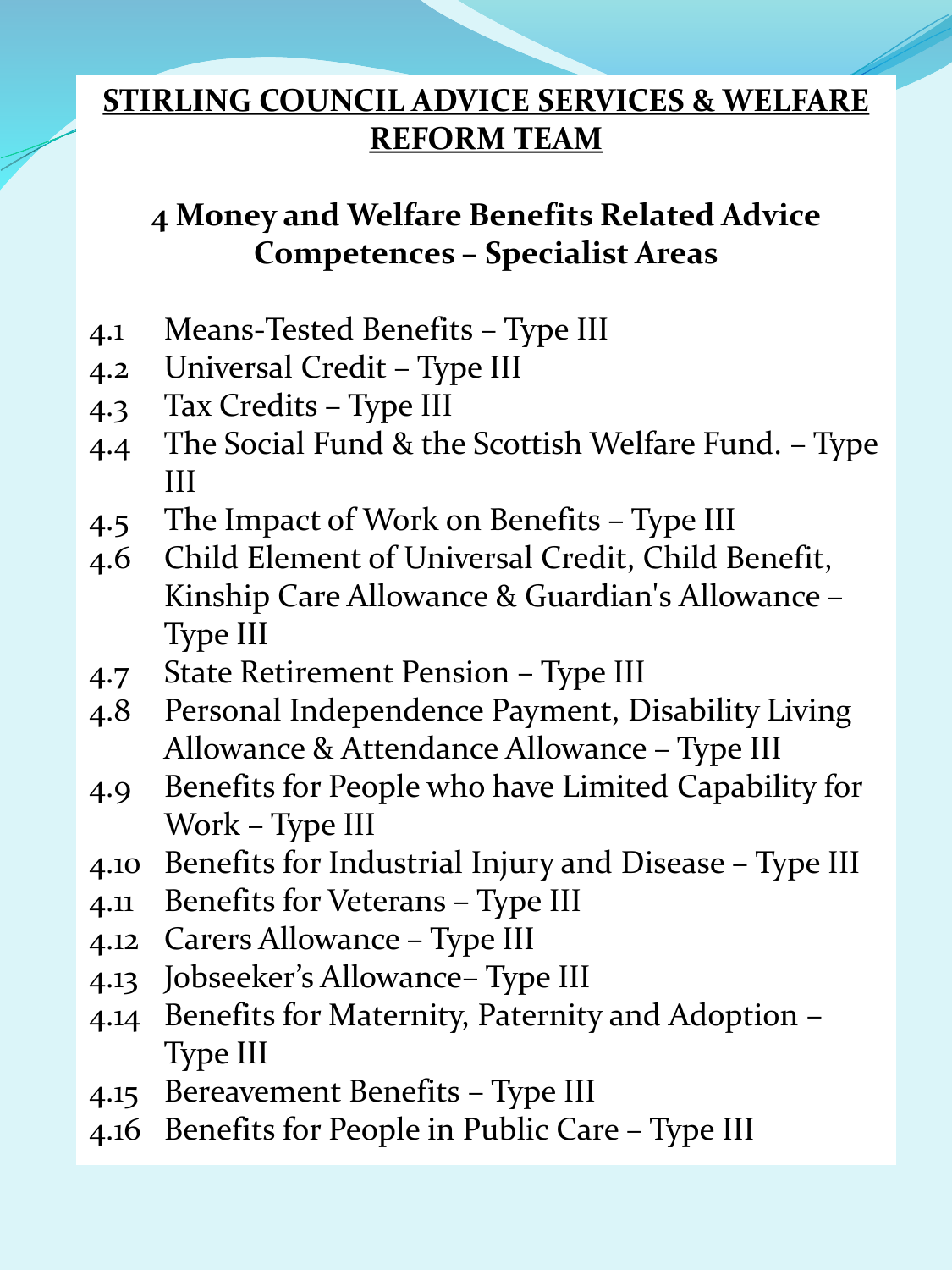## **4 Money and Welfare Benefits Related Advice Competences – Specialist Areas Cont.**

- 4.17 Benefits for Students Type III
- 4.18 Benefits for People from Abroad and/or who are Subject to Immigration Control – Type III
- 4.19 Ancillary Benefits Type III
- 4.20 Financial Statements Type III
- 4.21 Liability for Debts, Extortionate Credit, Unfair Contract Terms, Unenforceable Debts, Creditor Malpractice, Codes of Practice, etc – Type III
- 4.22 Identifying & Agreeing Options in Debt Cases – Type III
- 4.23 Negotiating & Making Offers to Creditors– Type III
- 4.24 Diligence, Diligence Stoppers and Court Proceedings – Type III
- 4.25 Bankruptcy & Trust Deeds– Type III
- 4.26 The Debt Arrangement Scheme– Type III
- 4.27 Recalls & Appeals against Court Decrees and Orders – Type III
- 4.28 Utility Debts Type III
- 4.29 Local and national Tax Debts Type III
- 4.30 Rent Arrears Type II